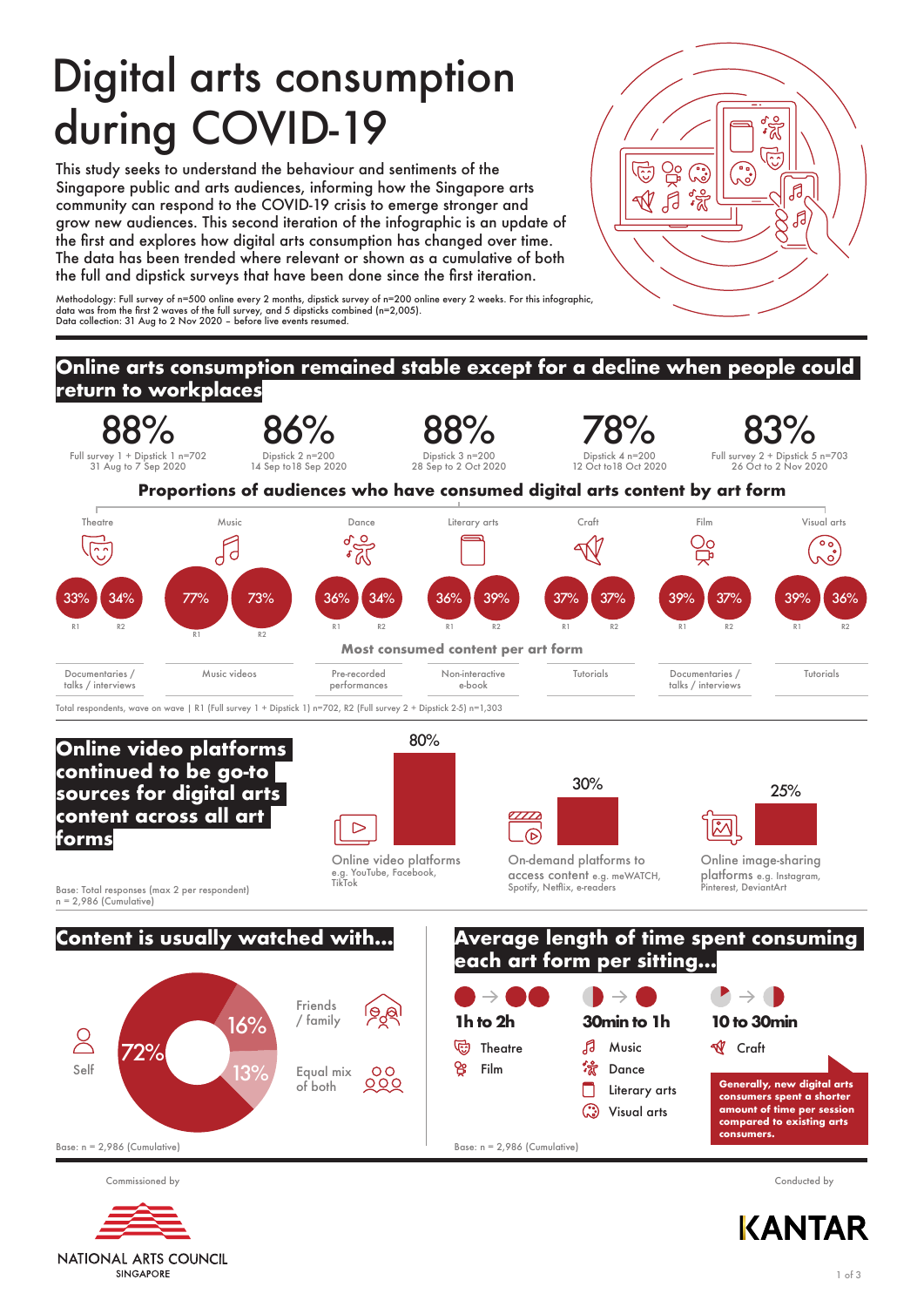### **Audiences continued to consume digital content mostly from foreign artists**



Base: Digital arts consumers who know where the artists are from  $| n = 1,587$  (Cumulative)

### **Free content remained more highly consumed than paid content**



Base: Digital arts consumers:  $n = 1,704$  (Cumulative) Base: Consumed free / paid digital content

### **However, audiences were more likely to be satisfied by paid content than free content**



### **What was enjoyable about the digital experience**

*"It brings me out of the reality of the pandemic into a total fantasy world"*

*"It was refreshing re-watching plays in the past"*

*"We can watch it on demand at the comfort of my home"*

### **What was not so good about the digital experience**

*"It's usually void of the audience ...do not show how many people are watching etc."*

*"The experience is not as immersive compared to real life"*

*"Screen cannot convey same intensity as compared to in person"*

## **Theatre and Dance had highest proportion of local content being consumed**



Base: Digital arts consumers: Theatre n = 396 | Music n = 577 | Dance n = 398 | Literary arts n = 409 | Craft n = 408 | Film n = 403 | Visual arts n = 395 (All cumulative)

### **While free digital content remained popular with audiences, at least 2 in 10 were willing to spend \$20 or more for digital content**